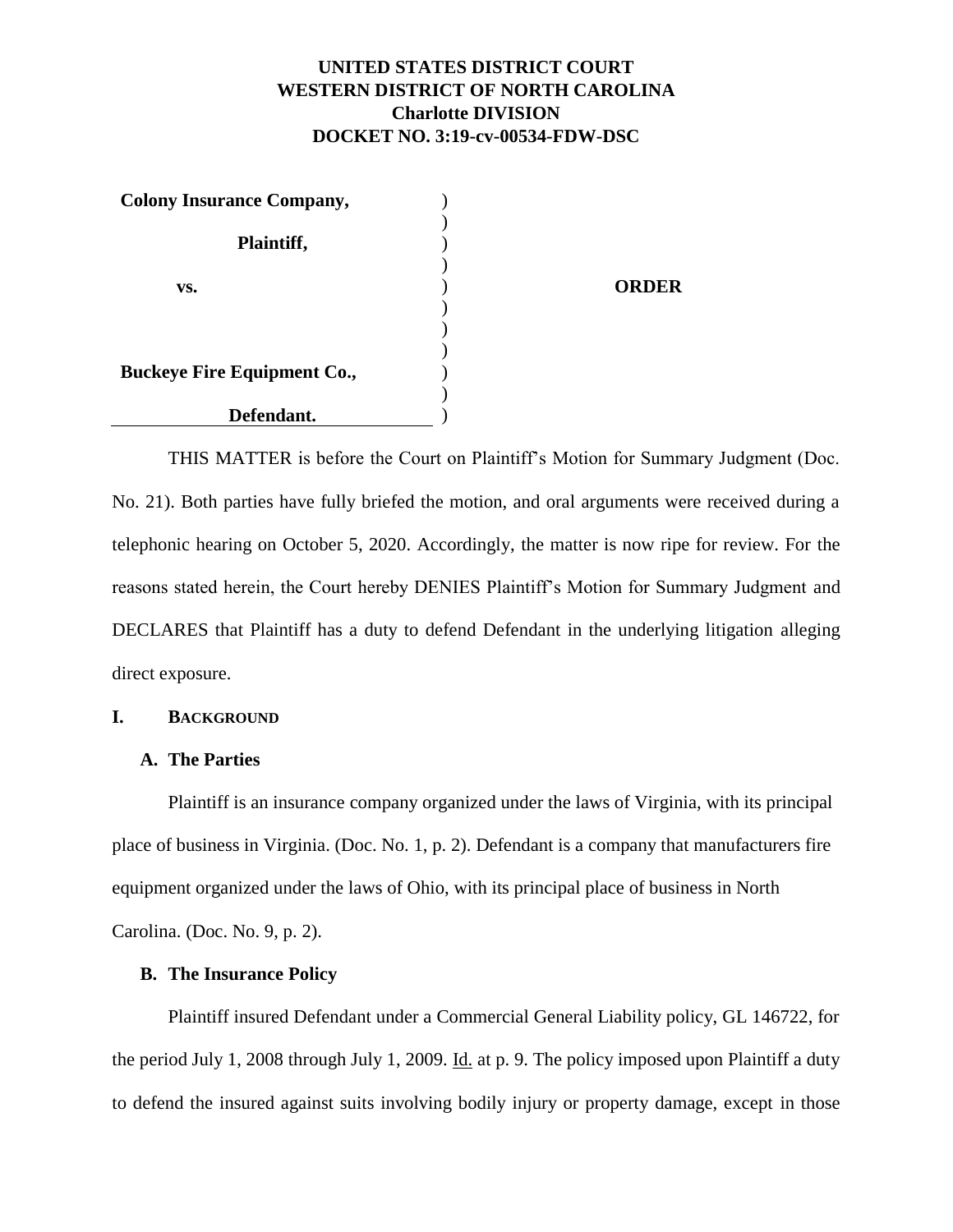lawsuits involving hazardous materials as defined in the Hazardous Materials Exclusion. Id. at pp.

9-10. In relevant part, the Exclusion reads as follows:

This insurance does not apply to:

#### **Hazardous Materials**

(1) "Bodily injury", "property damage" or "personal and advertising injury" which would not have occurred in whole or in part but for the actual, alleged, or threatened discharge, dispersal, seepage, migration, release or escape of "hazardous materials" at any time.

. . .

This exclusion applies whether or not such "hazardous material(s)" has any function in your business, operations, premises, site or location.

B. **SECTION V – DEFINITIONS** is amended and the following added:

"Hazardous materials" means "pollutants", lead, asbestos, silica and materials containing them.

(Doc. No. 1-2, p. 32).

#### **C. The Underlying Litigation**

Defendant has been sued in hundreds of underlying cases, relating to Defendant's

manufacture of fire equipment containing toxic aqueous film-forming foams ("AFFF"). AFFF is

a fire suppressing foam. *Aqueous Film-Forming Foam*, U.S. NAVAL RSCH. LAB'Y,

https://www.nrl.navy.mil/accomplishments/materials/aqueous-film-foam (last visited Oct. 6,

2020). In the underlying litigation, AFFF is alleged to contain man-made chemicals such as

PFOA and PFOS, which are known to be highly carcinogenic. (Doc. No. 1, p. 4). Underlying

plaintiffs have sued Defendant and others for bodily injury or property damage caused by

exposure to AFFF. Approximately one-third of the underlying cases allege harm from both direct

and environmental exposure. (Doc. No. 17-1). Representative language from one such case

alleging direct and environmental exposure is as follows: "During [underlying plaintiff's]

employment as a firefighter and firefighter instructor, he was significantly exposed to elevated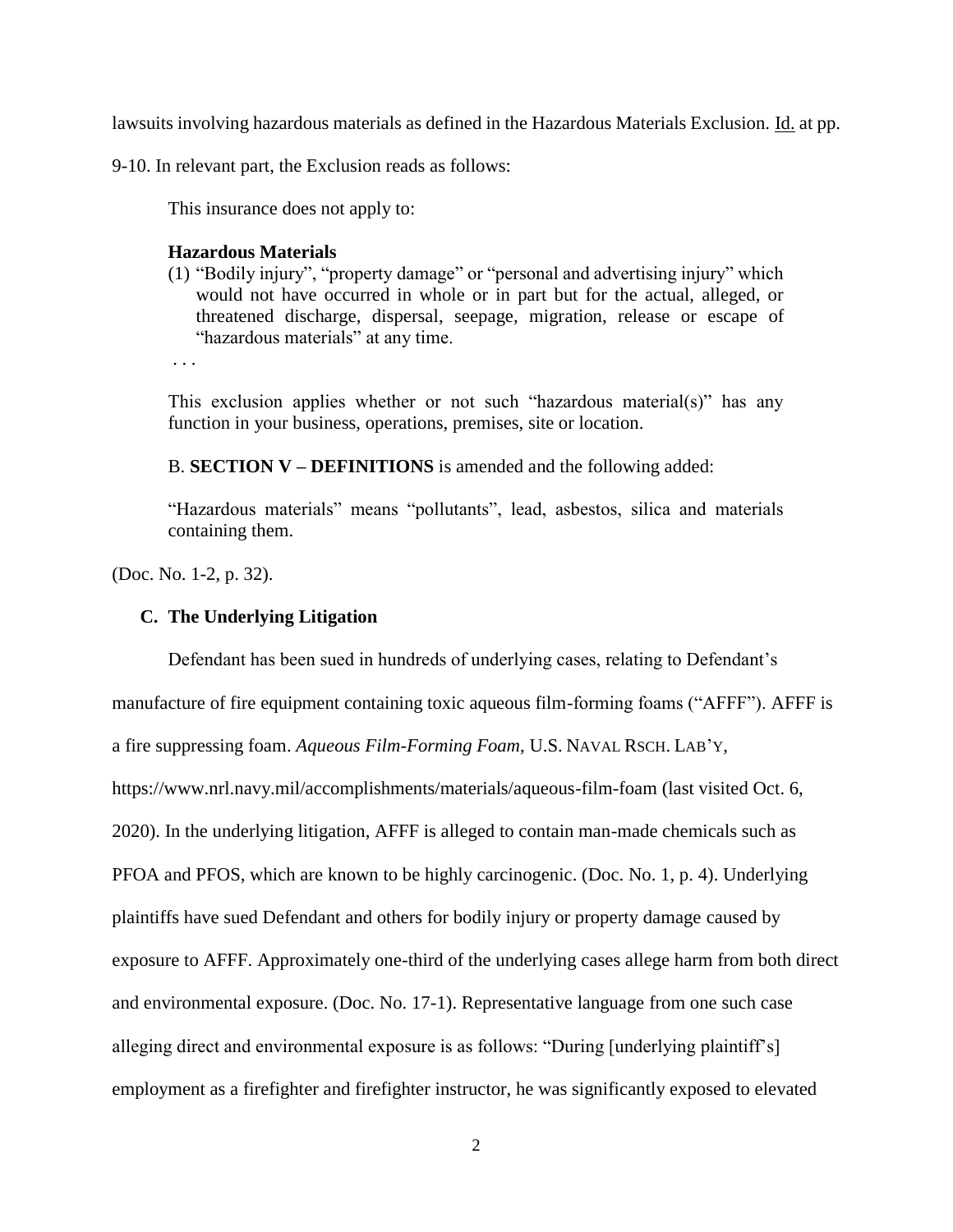levels of PFOS and PFOA *in their concentrated form as a result of regular contact* with [d]efendant's AFFF products *and through PFOS and PFOA having contaminated the Fire College well system*." (Doc. No. 21-4, p.10) (emphasis added). These underlying cases have been consolidated into Multi-District Litigation in the United States District Court for the District of South Carolina. *Aqueous Film-Forming Foams (AFFF) Products Liability Litigation, MDL No. 2873*, U.S. DIST. CT., DIST. OF S.C., https://www.scd.uscourts.gov/mdl-2873/ (last visited Oct. 7, 2020). Defendant has requested insurance coverage for the underlying cases alleging direct exposure. (Doc. No. 2, p. 1).

#### **D. Procedural Background**

On October 14, 2019, Plaintiff filed this action seeking a declaratory judgment that it has no duty to defend Defendant in the underlying litigation. (Doc. No. 1). After this Court denied Plaintiff's Motion for Judgment on the Pleadings, (Doc. No. 19), Plaintiff filed a Motion for Summary Judgment. (Doc. No. 21).

In its Motion for Summary Judgment, Plaintiff argues there is no duty to defend any of the underlying lawsuits alleging direct and environmental exposure because the Hazardous Materials Exclusion excludes coverage for those injuries "which would not have occurred *in whole or in part* but for the actual, alleged, or threatened discharge, dispersal, seepage, migration, release or escape of 'hazardous materials' *at any time.*" (Doc. No. 21-1, p. 16) (emphasis in original). Additionally, plaintiff argues the case on which Defendant relies, W. Am. Ins. Co. v. Tufco, 409 S.E.2d 692 (N.C. Ct. App. 1991), is not binding on this Court. (Doc. No. 21-1, p. 17).

In opposition, Defendant argues Plaintiff has a duty to defend the underlying cases that allege direct and environmental exposure because the Exclusion requires discharge into the environment under Tufco, which is binding on this Court. (Doc. No. 22, p. 8). Defendant concedes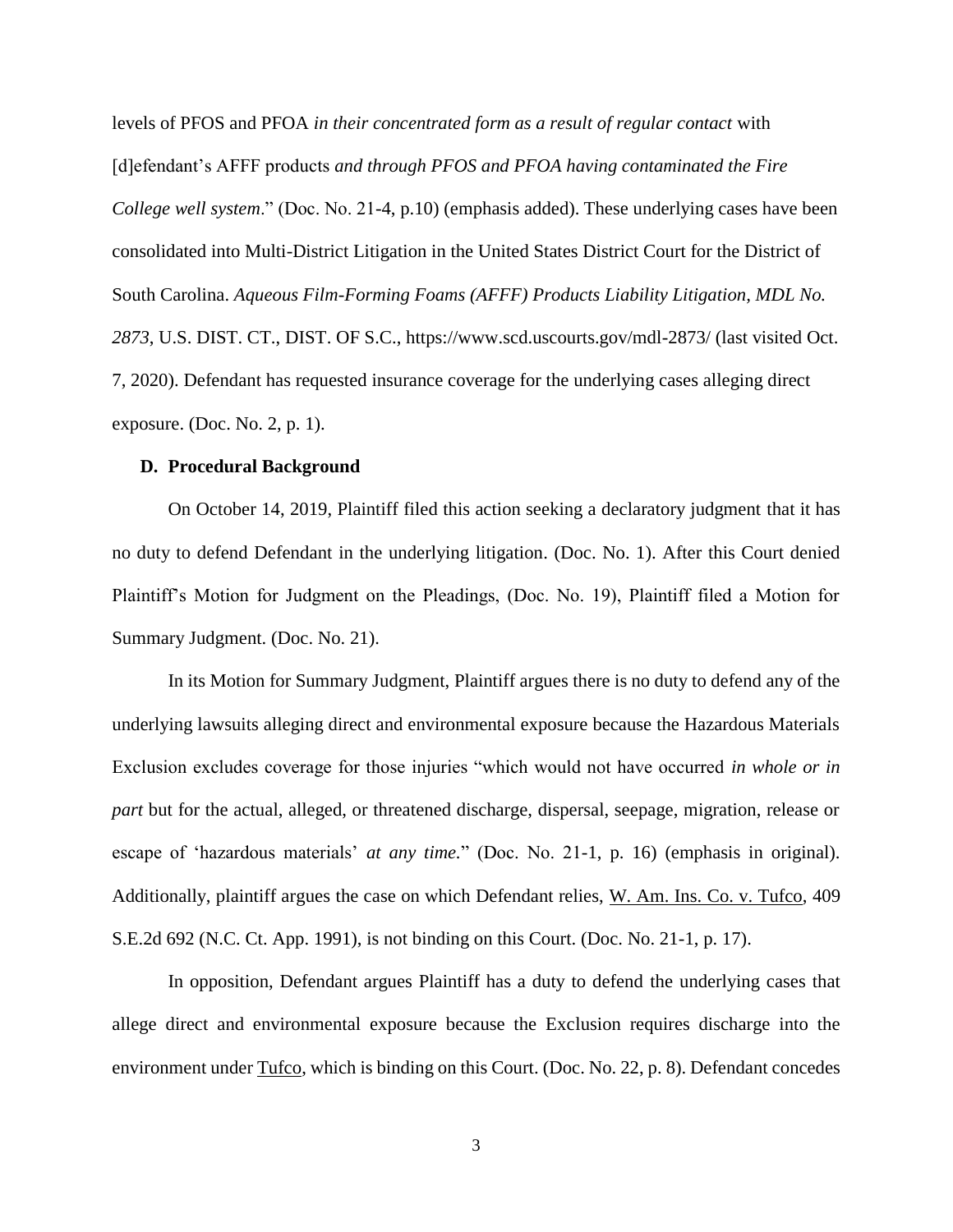Plaintiff has no duty to defend any of the underlying actions which allege *solely* environmental exposure. (Hr'g Tr. p. 18). Both parties agree the issue of indemnification is not yet ripe. (Hr'g Tr. pp. 8, 12). Accordingly, this Court's analysis is limited to the issue of whether Plaintiff has a duty to defend Defendant in underlying cases alleging direct exposure.

#### **II. STANDARD OF REVIEW**

Summary judgment is appropriate if the movant shows that there is "no genuine dispute as to any material fact and the movant is entitled to judgment as a matter of law." Fed. R. Civ. P. 56(a). A party seeking summary judgment "bears the initial responsibility of informing the district court of the basis for its motion, and identifying those portions of the [record] which it believes demonstrate the absence of a genuine issue of material fact." Celotex Corp. v. Catrett, 477 U.S. 317, 323 (1986). Once the moving party has met its burden, the burden shifts and the non-moving party must then "set forth specific facts showing that there is a genuine issue for trial." See Matsushita Elec. Indus. Co., Ltd. v. Zenith Radio Corp., 475 U.S. 574, 586 n.11 (1986) (quoting Fed. R. Civ. P. 56(e)). Where, however, the record taken as a whole could not lead a rational trier of fact to find for the non-moving party, disposition by summary judgment is appropriate. Anderson v. Liberty Lobby, Inc., 477 U.S. 242, 248-49 (1986).

## **III. ANALYSIS**

Jurisdiction in this Court is properly based on diversity. 28 U.S.C. § 1332 (2018). As such, North Carolina substantive law controls. See Erie R.R. v. Tompkins, 304 U.S. 64, 58 S. Ct. 817, 82 L.Ed. 1188 (1938). Moreover, both parties agree North Carolina contract interpretation law controls this dispute.

Whether an insurer's duty to defend has arisen depends primarily on the facts alleged in the initial pleadings against the insured defendant. "When the pleadings state facts demonstrating

4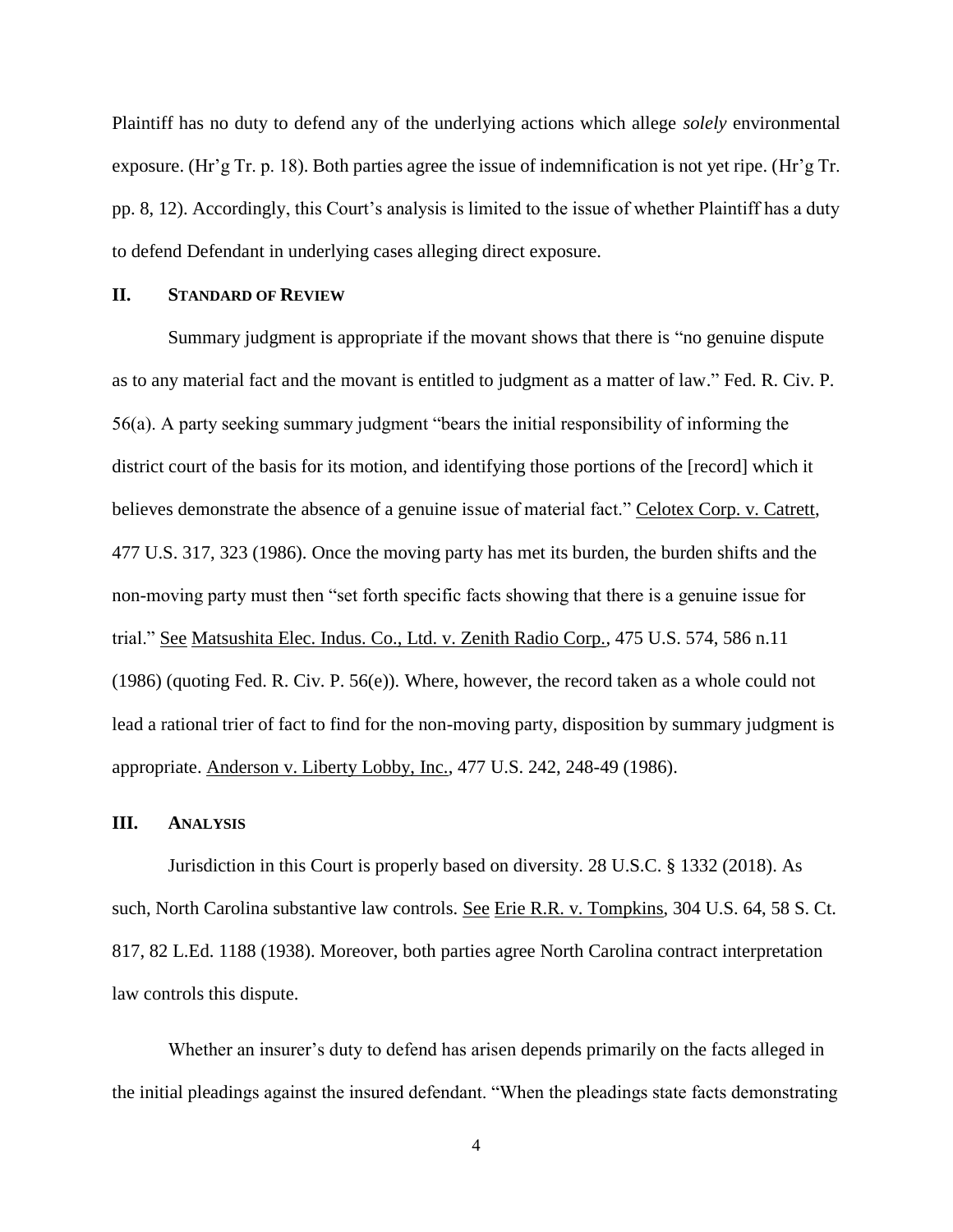that the alleged injury is covered by the policy, then the insurer has a duty to defend, whether or not the insured is ultimately liable." Waste Mgmt. of Carolinas, Inc. v. Peerless, 340 S.E. 2d 374, 377 (N.C. 1986) (citations omitted). If, however, the pleadings allege facts indicating that the injury in question is not covered by the policy, the duty to defend may not arise. Id. "[A]llegations of facts that describe a hybrid of covered and excluded events or pleadings that disclose a mere possibility that the insured is liable (and that the potential liability is covered) suffice to impose a duty to defend upon the insured." Id. at n.2. "An insurer is excused from its duty to defend *only* 'if the facts are not even arguably covered by the policy.'" Crandell v. Am. Home Assurance Co., 644 S.E.2d 604, 606 (N.C. App. 2007) (quoting Peerless, 350 S.E.2d at 378) (emphasis added).

As the underlying facts are not in dispute, the central issue in this case is whether W. Am. Ins. Co. v. Tufco, 409 S.E.2d 692 (N.C. Ct. App. 1991) is binding on this Court. (See Doc. No. 12, p. 16). In Tufco, the North Carolina Court of Appeals affirmed a grant of summary judgment in favor of the insured and declared the insurer had a duty to defend notwithstanding the pollution exclusion clause in a CGL policy. Tufco, 409 S.E.2d at 700. In Tufco, the insured was sued for property damage directly caused by "vapors or fumes released from the chemicals used by [the insured] during" the insured's routine business operations. Id. at 694. The insurer sought a declaratory judgment that it had no duty to defend the insured because the relevant CGL policy contained a pollution exclusion clause, which excluded coverage for "'bodily injury' or 'property damage' arising out of the actual, alleged, or threatened discharge, dispersal, release or escape of pollutants." Id.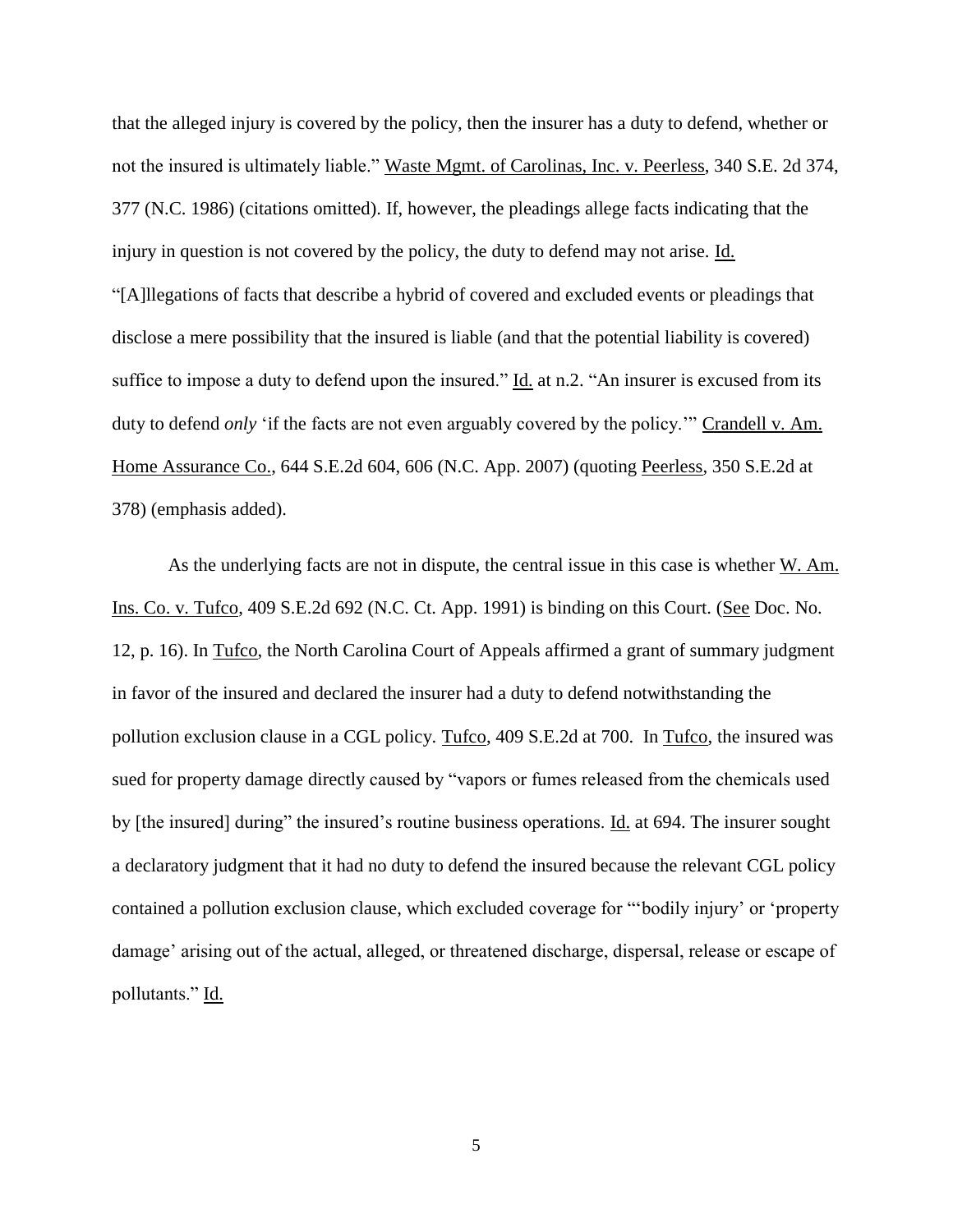After noting that the CGL policy was ambiguous, $<sup>1</sup>$  the court explained that the "operative"</sup> policy terms 'discharge,' 'dispersal,' 'release,' and 'escape' are environmental terms of art." Id. at 700. As such, "any 'discharge, dispersal, release, or escape' of a pollutant must be into the environment to trigger the pollution exclusion clause and deny coverage to the insured." Id. Thus, under North Carolina  $law<sup>2</sup>$  an insurer may not deny coverage to an insured based on a pollution exclusion, or any variation thereof, if "the occurrence and the resulting personal injury and property damage allegedly suffered by [underlying plaintiffs] are . . . not the prototypical environmental harms that a pollution exclusion clause is generally intended to protect against." Auto-Owners, Ins. Co. v. Potter, 105 F. App'x 484, 496 (4th Cir. 2004) (applying Tufco and finding a duty to defend where the insured was sued for bodily injury caused by direct contact with contaminated water).

Insofar as Plaintiff argues this Court need not—and should not—follow Tufco, this Court is unpersuaded. As Defendant outlined in its brief and at oral argument, the relevant Tufco holding has not been contradicted by either North Carolina case law or statutory law. (Doc. No. 22, pp. 14-15). Indeed, the Fourth Circuit Court of Appeals explicitly found that it was "bound to follow Tufco's determination that the [pollution exclusion] clause at issue constitutes a series of terms of art" because Tufco's relevant holding was "not directly contradicted by North Carolina state law, and . . . other North Carolina state cases applying [a] pollution exclusion clause have done so within the context of traditional environmental pollution." Potter, 105 F. App'x at 495 (citing Waste Mgmt., 340 S.E.2d at 380-81; Home Indem. Co. v. Hoechst Celanse Corp., 494

l

 $1$  As the Tufco court explained, "'when the coverage provisions of a policy include a particular activity, but that activity is later excluded, the policy is ambiguous." Tufco, 409 S.E.2d at 679 (quoting Southeast Automotive Corp. v. U.S. Fire Ins. Co., 337 S.E.2d 167, 169 (N.C. App. 1985)).

 $2 \text{ Tufco}$  was overruled on other grounds not relevant to the instant case in Gaston Cnty. Dyeing Mach. Co. v. Northfield Ins. Co., 524 S.E.2d 558 (N.C. 2000).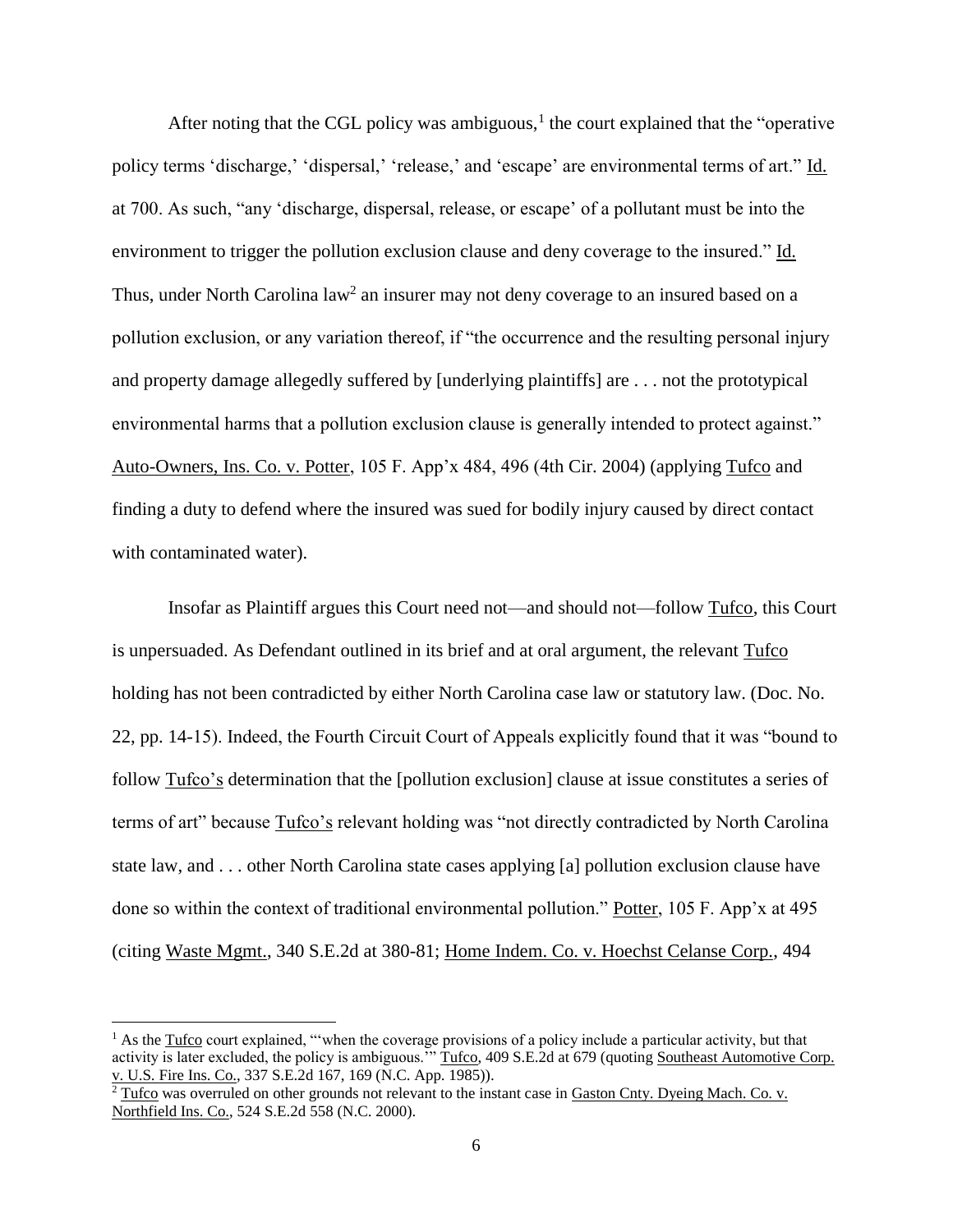S.E.2d 774 (N.C. Ct. App. 1998)). "[T]he meaning of language used in the policy is a question of law," Auto-Owners Ins. Co., 105 F. App'x at 489 (citation omitted); as such, this Court concludes that terms such as "discharge, dispersal, seepage, migration, release, or escape" are environmental terms of art, and policy exclusions using this language require traditional environmental pollution to deny coverage to an insured under North Carolina law.<sup>3</sup>

Here, the underlying complaints for which Defendant seeks coverage allege personal injury caused by both traditional environmental pollution *and* direct contact with or exposure to AFFF. The Hazardous Materials Exclusion at issue excludes coverage for personal injury that would not have occurred "but for the actual, alleged, or threatened discharge, dispersal, seepage, migration, release or escape of 'hazardous materials' at any time." (Doc. 1-2, p. 32). Because the relevant underlying complaints allege injury caused by something other than traditional environmental pollution, which the policy exclusion requires as a matter of law, Plaintiff may not deny coverage to Defendant with respect to the underlying claims alleging direct exposure.

# **IV. CONCLUSION**

 $\overline{\phantom{a}}$ 

For the foregoing reasons, Plaintiff's Motion for Summary Judgment is hereby DENIED. Having determined that there are no factual issues to resolve, the Court finds Defendant is entitled to judgment as a matter of law. Plaintiff has been put on sufficient notice during oral argument and in briefing by the parties such that this Court finds it appropriate to GRANT summary judgment

<sup>&</sup>lt;sup>3</sup> Even if Tufco does not apply in this case, North Carolina law is clear that even the "mere possibility" that an injury is covered is sufficient to impose a duty to defend. See Waste Mgmt., 340 S.E.2d at 377 n.2; see also Breezewood of Wilmington Condo. Homeowners' Ass'n, Inc. v. Amerisure Mut. Ins. Co., 335 F. App'x 268, 271 (4th Cir. 2009) ("Any doubt as to coverage is resolved in favor of the insured"); Builders Mut. Ins. Co. v. North Main Const., Ltd., 637 S.E.2d 528, 530 (N.C. 2006) ("'As a general rule, coverage will extend when damage results from more than one cause even though one of the causes is specifically excluded.'" (quoting Avis v. Hartford Fire Ins. Co., 195 S.E.2d 545, 549 (N.C. 1973))).